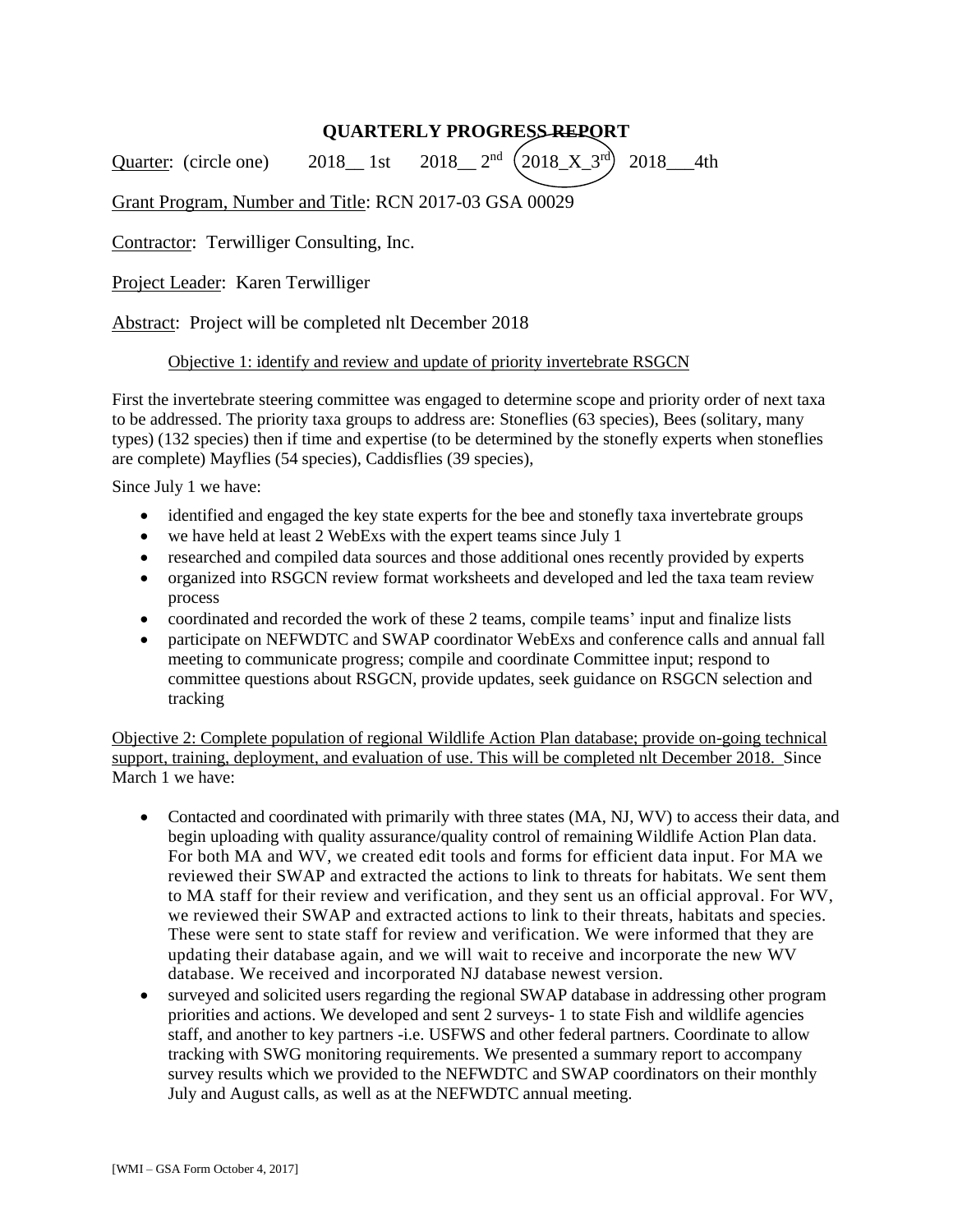Next steps in the 4th qtr we will refine database and queries (in consultation with states) to better identify themes of urgency, actionability, opportunity, etc., to more fully inform future high-priority regional conservation needs and tasks and address regional data analyses for partners. We will also:

- Work with the NEFWDTC to explore the most effective ways to promote the database to partners
- Work with the NEFWDTC to explore the most effective ways to provide technical support to targeted groups – 4<sup>th</sup> qtr
- Perform database maintenance to ensure consistency with base platforms and servers- ongoing

### Were planned goals/objectives achieved last quarter? Yes

Progress Achieved: we have a draft list of RSGCN Bees and stoneflies presented to NEFWDTC at their recent September meeting and we have a draft database use report. (we are at least 3/4 of the way to final accomplishment for each Objective listed above.

To meet the objective of updating the NE SWAP Database to include additional information from MA and NJ, we added over 15,000 new or revised threats and actions that we were able to link with the other SWAP elements. Priorities did not change, but numbers were significantly increased with these additions.

To meet the objective of understanding the use of the NE SWAP Database, we designed two surveys, one for states and one for partners. These surveys asked users to explain what kind of information they were seeking, whether they were able to find it, how it could be made easier to use, and what additional information it should contain. The responses to the survey have been summarized in a draft report. We reviewed this report with the NEFWDTC at their September annual meeting.

To meet the objective of expanding the RSGCN list to include additional Invertebrate taxa, we worked with the steering committee to choose taxa to focus on. We recruited native bee and stonefly experts. We compiled available data for those two taxa, trained the experts to follow the RSGCN method, and facilitated their review resulting in the first draft of RSGCN lists for these taxa. In the final quarter we will continue to work with these experts to finalize these lists and begin the process of review mayflies only if time allows.

Difficulties Encountered in Meeting Goals and Objectives: waiting on WVs updated database.

### Activities Anticipated Next Quarter:

- Work with NEFWDTC and SWAP coordinators to explore ways to refine database and queries (in consultation with states) to better identify themes of urgency, actionability, opportunity, etc., to more fully inform future high-priority regional conservation needs and tasks and address regional data analyses for partners. We will also:
- Work with NEFWDTC and SWAP coordinators to explore ways Promote the database to partners
- Develop the most effective ways to design and provide technical support to facilitate additional state agency staff and partner use  $-4<sup>th</sup>$  qtr
- Perform database maintenance to ensure consistency with base platforms and serversongoing